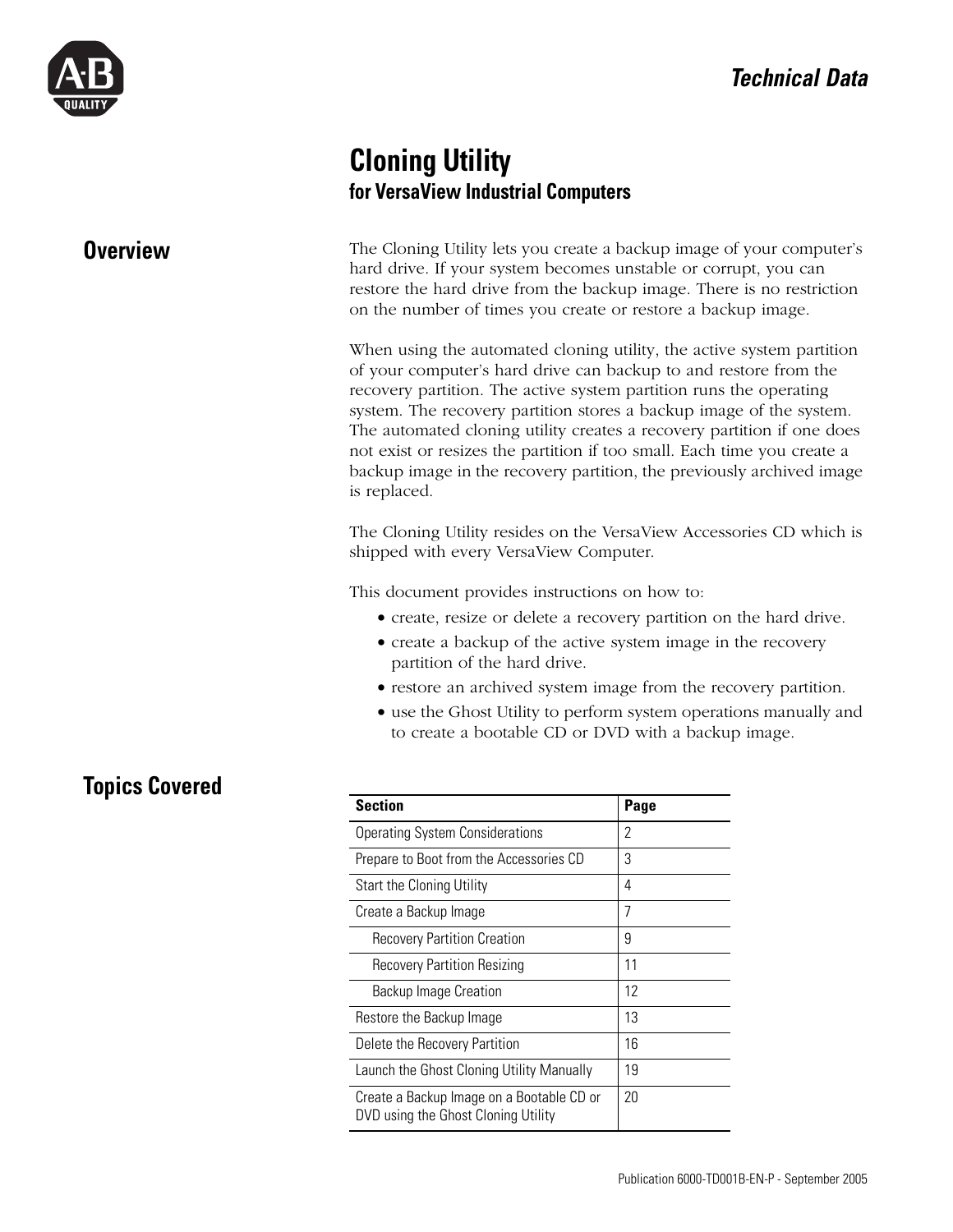# <span id="page-1-0"></span>**Operating System Considerations**

VersaView computers with the Windows XP operating system are shipped with the factory image stored in a recovery partition of the hard drive. This image can be restored at any time in the event of system problems.

Computers with the Windows 2000 operating system are **not** shipped with a factory default image on the hard drive in accordance with the Microsoft Direct License. If the system becomes unstable, you will not be able to recover a factory image unless you first create one. To create the original factory image, you must clone a system image of your computer immediately at the first system startup.

| <b>IMPORTANT</b> | If you have a Windows 2000 system, boot from the<br>VersaView Accessories CD when starting your<br>computer for the first time to clone a factory image<br>of the system. |
|------------------|---------------------------------------------------------------------------------------------------------------------------------------------------------------------------|
|                  | Follow the directions in the sections below in the<br>sequence shown:                                                                                                     |
|                  | <b>1.</b> Prepare to Boot from the Accessories CD<br>(page 3).                                                                                                            |
|                  | <b>2.</b> Start the Cloning Utility (page 4).                                                                                                                             |
|                  | <b>3.</b> Create a Backup Image (page 7).                                                                                                                                 |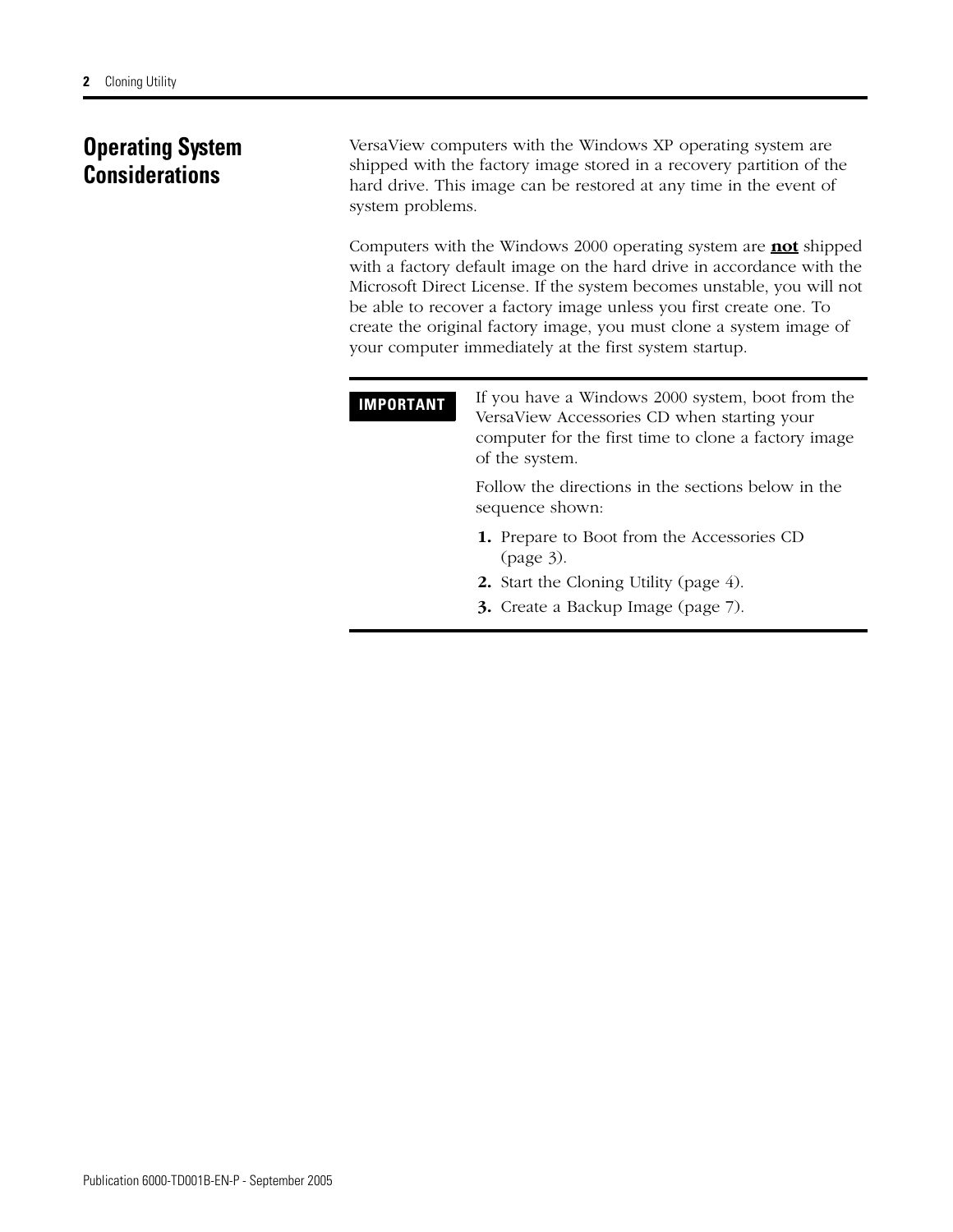# <span id="page-2-0"></span>**Prepare to Boot from the Accessories CD**

To boot from the Accessories CD, you must load the CD in the CD or DVD-ROM drive before the computer boots the operating system from the hard drive. The time between power on and the operating system boot from the hard drive varies between computers, but can be as little as 3 seconds.

**WARNING** The moment the operating system begins to boot from the hard drive, the installed factory image is altered from its original state.

In preparation for booting from your computer's CD or DVD-ROM drive, perform the following tasks:

- **1.** Enter the CMOS setup in BIOS by pressing the Delete key during BIOS POST (when the system memory and hard drive information appears).
- **2.** Verify that the CD-ROM is set to a higher priority than the hard drive. If it is not, change the priority.
- **3.** Eject the CD or DVD-ROM tray.
- **4.** Insert the CD you want to boot from into the CD or DVD-ROM tray.
- **5.** Push the tray in to the operating position.
- **6.** If you set the CD or DVD-ROM boot order priority to a higher priority than the hard drive, Save and Exit CMOS setup. Otherwise, exit without saving changes.

**IMPORTANT** Ctrl-Alt-Delete performs a soft boot of the computer but does not retain changes in CMOS setup.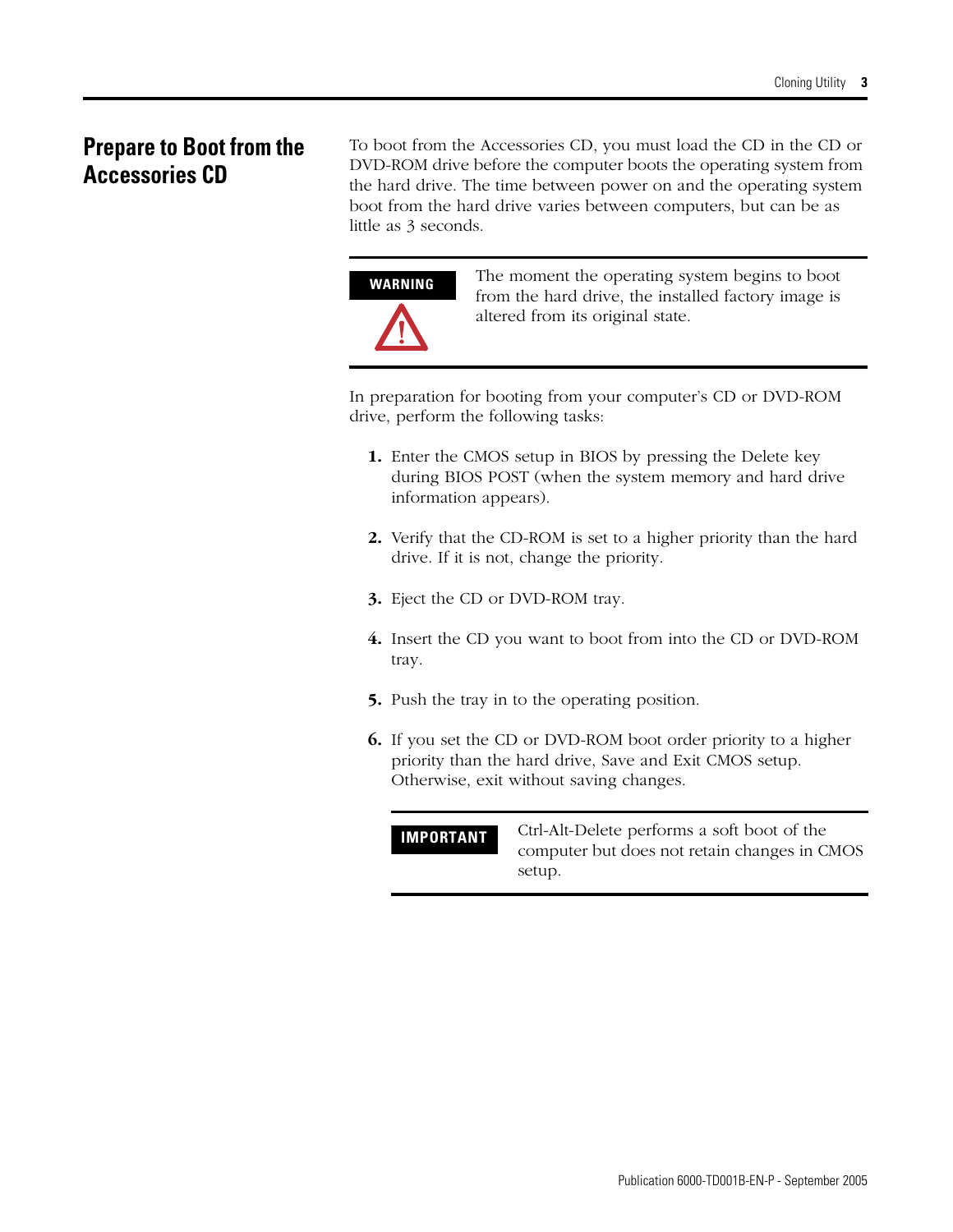- <span id="page-3-0"></span>**Start the Cloning Utility 1.** Insert the VersaView Accessories CD in the CD or DVD-ROM drive of your computer.
	- **2.** Power on the computer.

**IMPORTANT** You have 10 seconds to boot the Cloning Utility from the CD or DVD-ROM drive once the following screen appears. The timer was installed to allow operating system rebuilds to not have to remove the CD during driver installation requiring reboots.

Microsoft Windows 98 CD-ROM Startup Menu

|    |  | 1. Boot from Hard Disk |  |                    |  |
|----|--|------------------------|--|--------------------|--|
| 2. |  | Boot from CD-ROM       |  |                    |  |
|    |  | Enter your choice: $1$ |  | Time remaining: 10 |  |

**3.** Select Boot from CD-ROM using the arrow keys and press Enter.

Microsoft Windows 98 CD-ROM Startup Menu

|  | 1. Boot from Hard Disk |  |
|--|------------------------|--|
|  | 2. Boot from CD-ROM    |  |

Enter your choice: 2

**4.** Select Cloning Utility using the arrow keys and press Enter.

#### Microsoft Windows 98 Startup Menu

1. Cloning Utility 2. Diagnostic Utility

Enter a choice:  $1$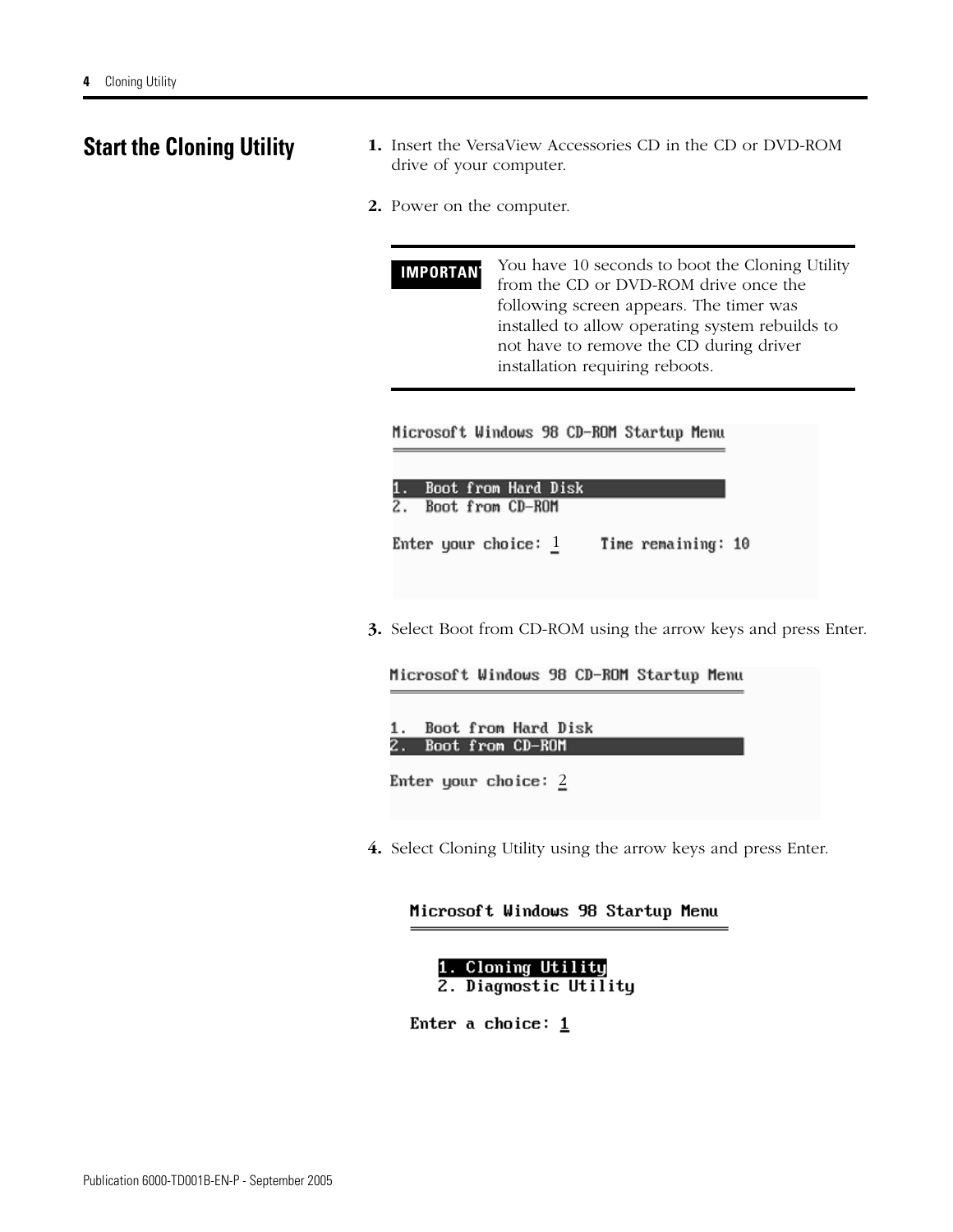**5.** Select the type of CD/DVD ROM drive you are booting the Accessories CD from using the arrow keys and press Enter.

| Choose                    | lf                                                                                                                                                                                                                                                      |
|---------------------------|---------------------------------------------------------------------------------------------------------------------------------------------------------------------------------------------------------------------------------------------------------|
| Internal ATAPI CD/DVD ROM | Booting the Accessories CD from a CD or DVD<br>ROM drive that is built into the computer.                                                                                                                                                               |
| External USB CD/DVD ROM   | Booting the Accessories CD from a CD or DVD<br>ROM drive that is attached to the computer's USB<br>port via a USB cable.                                                                                                                                |
|                           | <b>Important:</b> Not all external USB CD or DVD ROM<br>drives are compatible with the DOS ASPI USB<br>driver used. If your USB CD or DVD ROM drive<br>does not work, try another type of external USB<br>CD or DVD ROM drive.                          |
| ATAPI & USB CD/DVD ROM    | Booting the Accessories CD from a CD or DVD<br>ROM drive that is built into the computer but you<br>want to burn the Recovery image to a CD or DVD<br>ROM drive that is attached to the computer's USB<br>port via a USB cable using the GHOST utility. |
|                           | <b>Important:</b> Not all external USB CD or DVD ROM<br>drives are compatible with the DOS ASPI USB<br>driver used. If your USB CD or DVD ROM drive<br>does not work, try another type of external USB<br>CD or DVD ROM drive                           |

### Microsoft Windows 98 Startup Menu

| 1. Internal ATAPI CD/DVD ROM |             |  |
|------------------------------|-------------|--|
| 2. External USB              | CD/DUD ROM  |  |
| 3. ATAPI & USB               | CD/DUD ROMs |  |
|                              |             |  |
| Enter a choice: $1$          |             |  |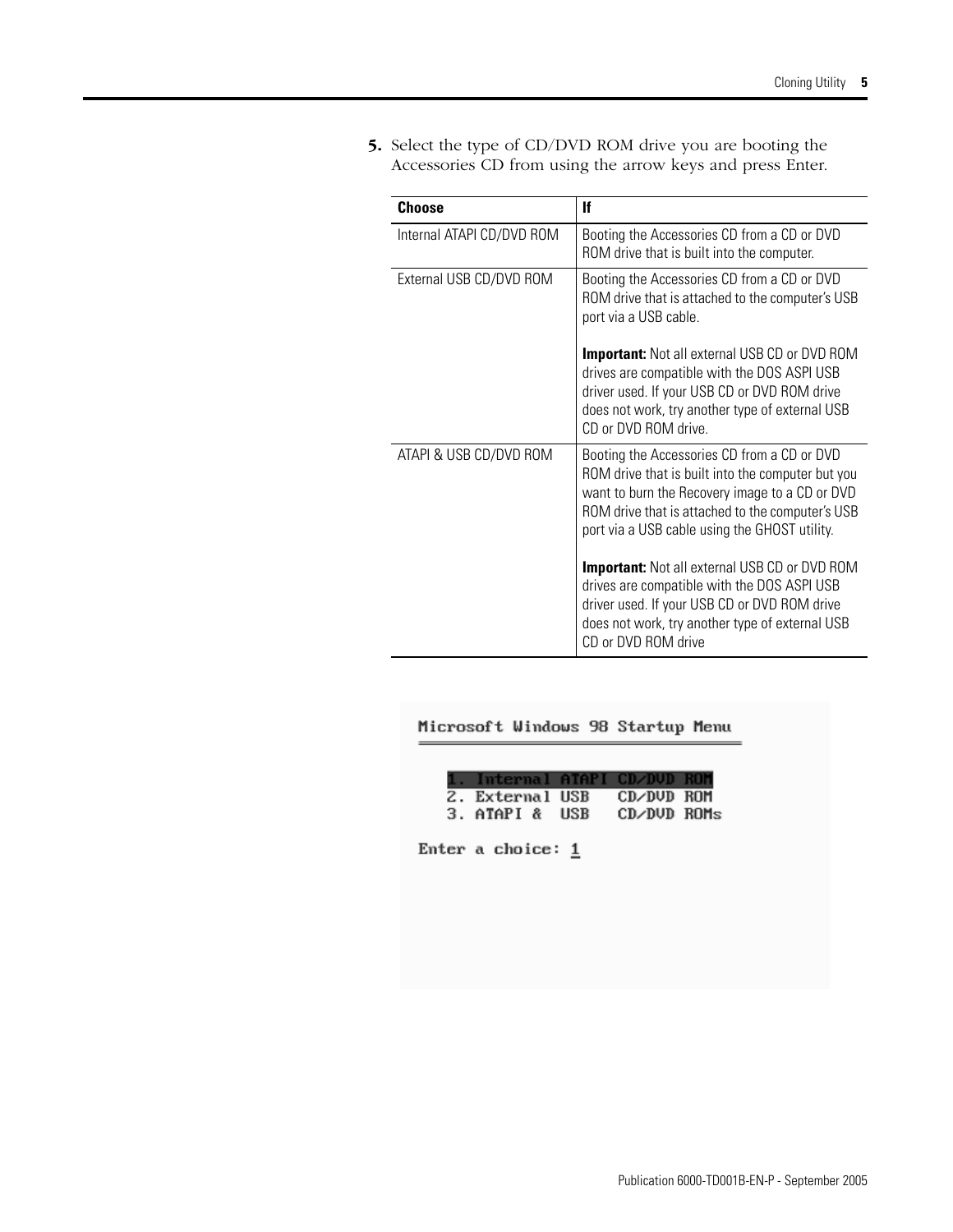**6.** Read the Welcome screen, then press M to display the Main Menu.

**IMPORTANT** Any operational interruption could result in data loss. It is important that you operate the computer from a clean, stable, charged uninterruptible power supply to minimize the risk of any power interruption during cloning operations.

| Welcome to the Rockwell Automation Sustem Cloning Utility          |
|--------------------------------------------------------------------|
| This utility allows you to backup or restore the system partition. |
| INPORTANT                                                          |

ANY OPERATIONAL INTERRUPTION DURING A PARTITION NAMIPULATION COULD BE CATASTROPHIC TO ANY DATA ON THE HARD DRIVE BEING NANIPULATED.

To continue to the MAIN MENU, ... press the 'M' key.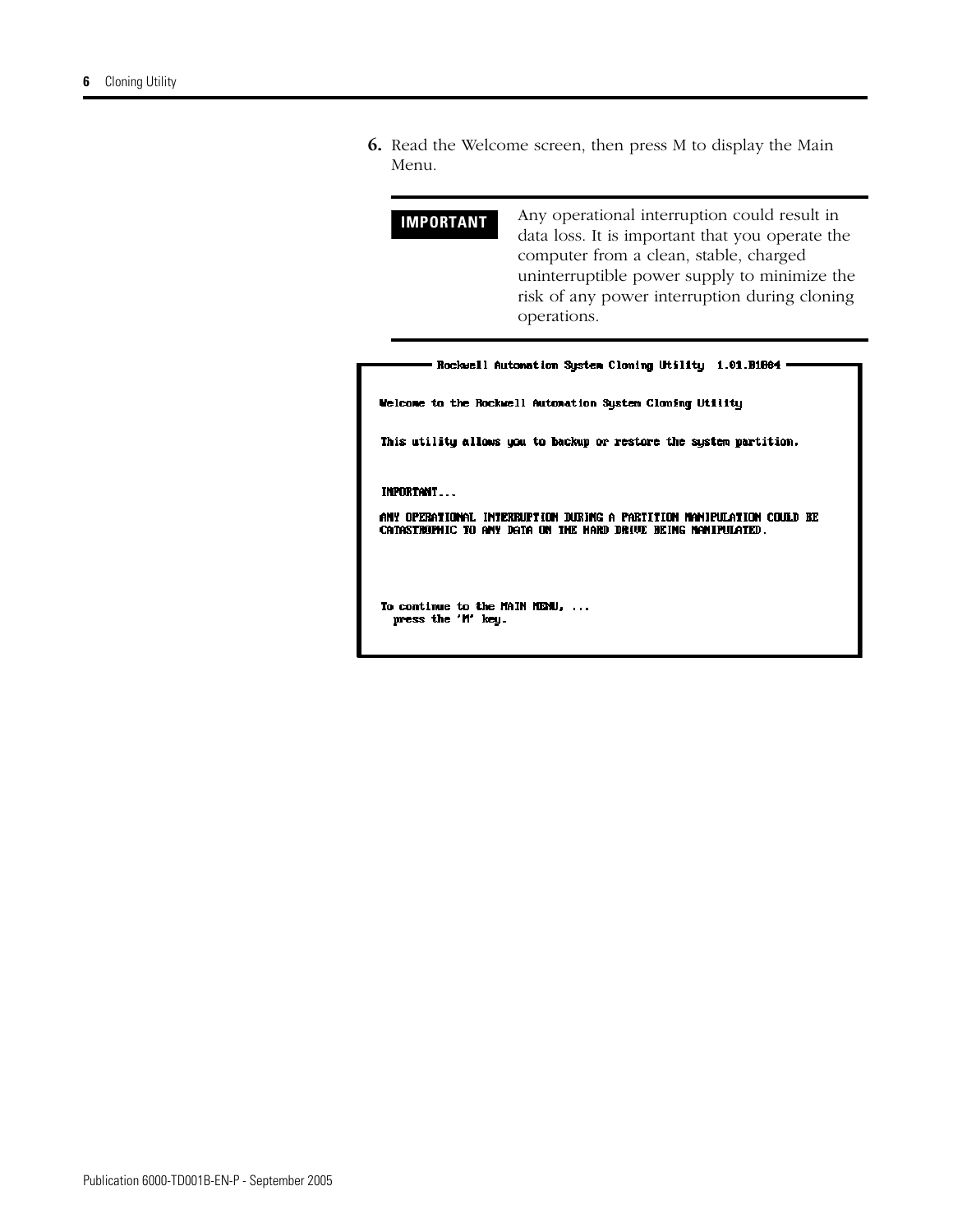<span id="page-6-0"></span>**Create a Backup Image** This section shows how to start the process that will create a backup image of the active system partition.

During the process, the Cloning Utility checks that the

- recovery partition exits
- recovery partition is large enough to store backup image

If either of the above conditions occur, the utility will inform you so that you can take corrective action.

**1.** Press C from the Main Menu to display the Clone menu.

| Rockwell Automation System Cloning Utility (                                                                                                                                                           |
|--------------------------------------------------------------------------------------------------------------------------------------------------------------------------------------------------------|
|                                                                                                                                                                                                        |
| main newu                                                                                                                                                                                              |
| Please select from the following list of choices:                                                                                                                                                      |
| C : CLOME the active system partition using a recovery partition<br>uia fully automated processes.                                                                                                     |
| D : DELETE the recovery partition. Then, if both resided on the same<br>hard drive, resize the active system partition with the freed space.                                                           |
| <b>N : MeMUALLY</b> run the cloning utility. Includes advanced read & write<br>usage for: internal and/or external ATAPI, USB, SATA and FIREWIRE<br>CD/DUD/R/RM drives and other mass storage devices. |
| To stop and exit,<br>eject the Accessory $\angle$ Cloning media and turn the computer off.                                                                                                             |
| To start the Sustem Cloning Process,<br>press the 'C', 'D', or 'M' key.                                                                                                                                |

**2.** Press C from the Clone Menu to create the backup image.

| Rockwell Automation Sustem Cloning Utility                                                                                                                                              |
|-----------------------------------------------------------------------------------------------------------------------------------------------------------------------------------------|
|                                                                                                                                                                                         |
| System Cloning Process - CLONE MENU                                                                                                                                                     |
| This process allows you to Backup the system to a recovery partition<br>or Restare the sustem from the recovery partition.                                                              |
| MARNING<br>If you choose to Restore: ALL DATA ON SYSTEM PARIITION WILL BE OVERWRITIEN<br>If you choose to Create : ANY BACKUP INAGE WILL BE OVERWRITTEN                                 |
| No changes have been performed yet                                                                                                                                                      |
| To stop and exit the system cloning process,<br>press 'M' to return to MAIN MENU.                                                                                                       |
| To start the Sustem Cloning Procedure,<br>press 'C' to CREATE a backup image of the active system partition.<br>press 'R' to RESTORE the active sustem partition from the backup image. |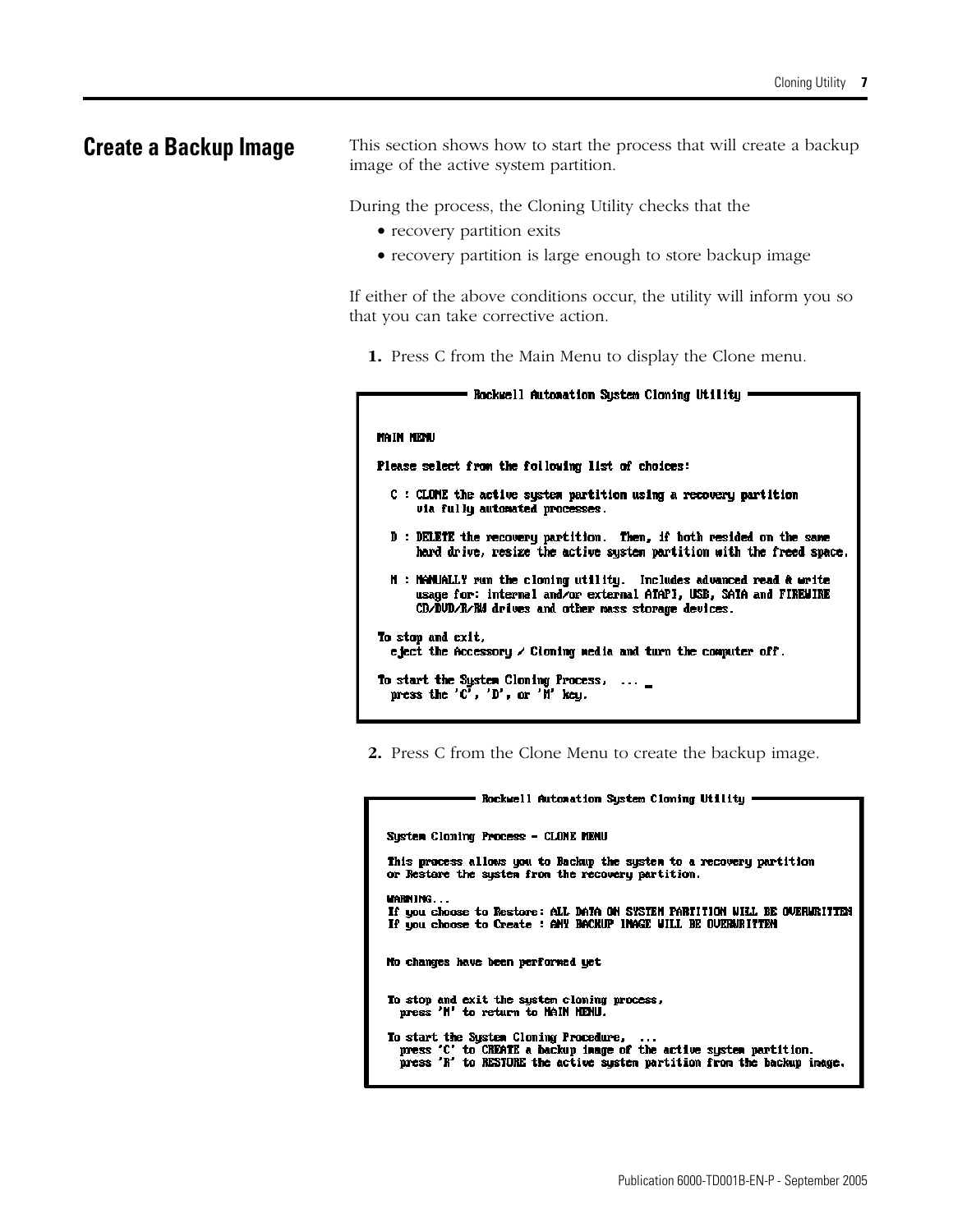- Rockwell Automation System Cloning Utility -Please wait, ... while the existence of the recovery parition is being verified. This process way take up to 30 seconds per harddisk to perform...

One of three conditions may occur:

|                                                                                                      | <b>Proceed to</b>                  | Page |
|------------------------------------------------------------------------------------------------------|------------------------------------|------|
| The recovery partition is not found, a<br>corresponding message appears.                             | <b>Recovery Partition Creation</b> | 9    |
| The recovery partition is too small for<br>the backup operation, a corresponding<br>message appears. | <b>Recovery Partition Resizing</b> | 11   |
| Neither of the above conditions occurs.                                                              | <b>Backup Image Creation</b>       |      |

The Clone utility searches for the recovery partition.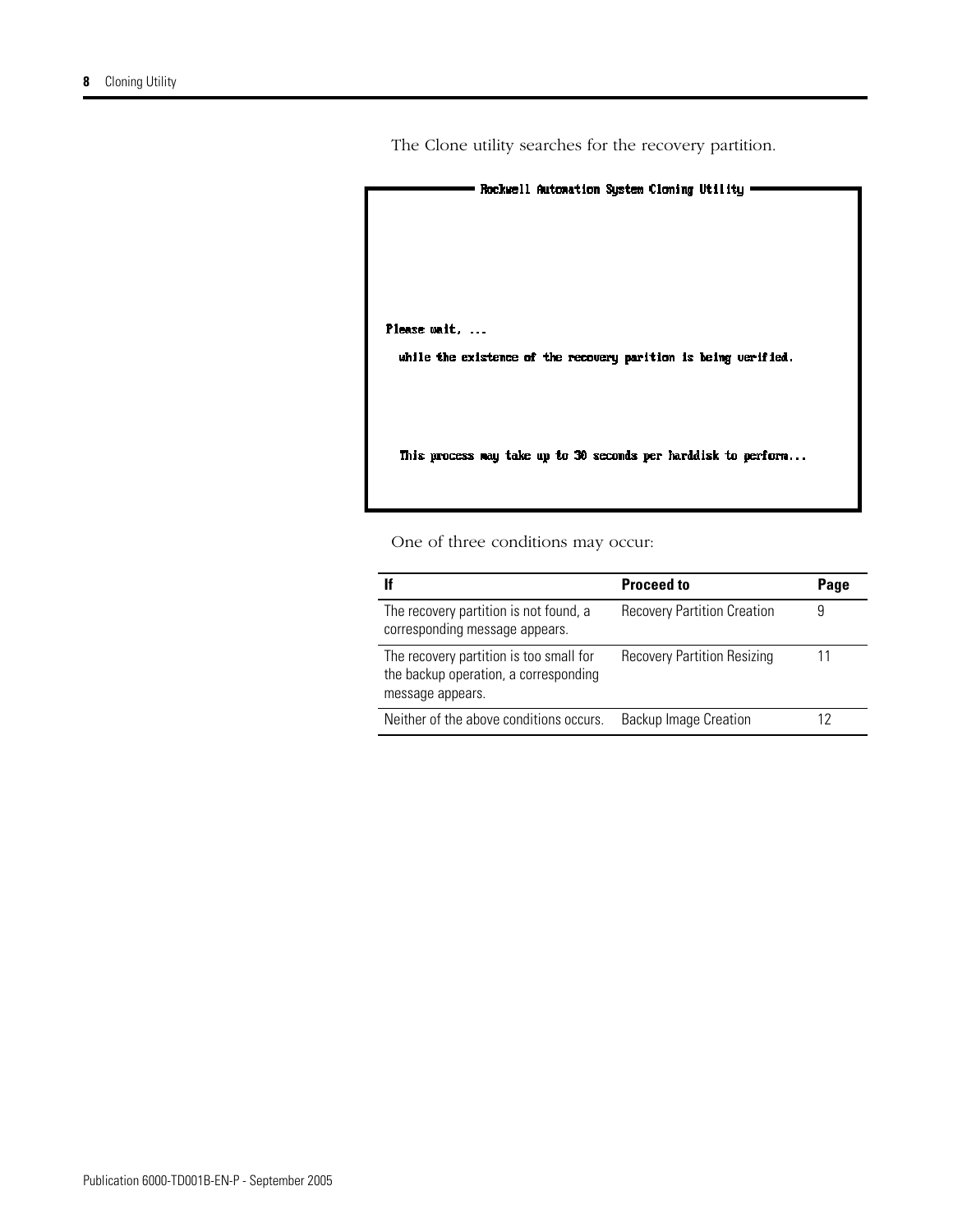## <span id="page-8-0"></span>**Recovery Partition Creation**

This section creates a partition on your computer's hard drive that is used to store a backup of your active system image. The recovery partition is used only by the Cloning Utility and is not available to other system resources. If the hard drive does not have a recovery partition, the utility displays a screen to inform you of this condition.

**1.** Press C from the Recovery Partition Not Found screen.

| Rockwell Automation System Cloning Utility                                                                 |
|------------------------------------------------------------------------------------------------------------|
| RECOUERY PARTITION NOT FOUND                                                                               |
| The recovery partition could not be found, therefore,<br>a recovery parititon MUST be created to continue. |
| No changes have been performed yet                                                                         |
| To stop and exit the image creation procedure,<br>press 'M' to return to the CLONE MENU.                   |
| To CREATE a Recovery Partition and continue,<br>press the 'C' keu.                                         |

**2.** Press Y from the Partition Size Verification screen.

| Rockwell Automation System Cloning Utility :                                                                                                                                  |  |
|-------------------------------------------------------------------------------------------------------------------------------------------------------------------------------|--|
| PARTITION SIZE UERIFICATION                                                                                                                                                   |  |
| The following are Hard Drive # 1, Partition # 1 statistics in MegaButes:<br>2047 MB : SIZE total<br>42 MB : USED space $\ast$ Active Partition $\ast$<br>2004 MB : FREE space |  |
| A 52 MB recovery partition must be created to continue.                                                                                                                       |  |
| No changes have been performed yet                                                                                                                                            |  |
| To stop and exit the partition creation process,<br>press 'M' to return to the CLONE MENU.                                                                                    |  |
| To proceed with the Partition Creation Process, $\dots$ $\_$<br>press the 'Y' key.                                                                                            |  |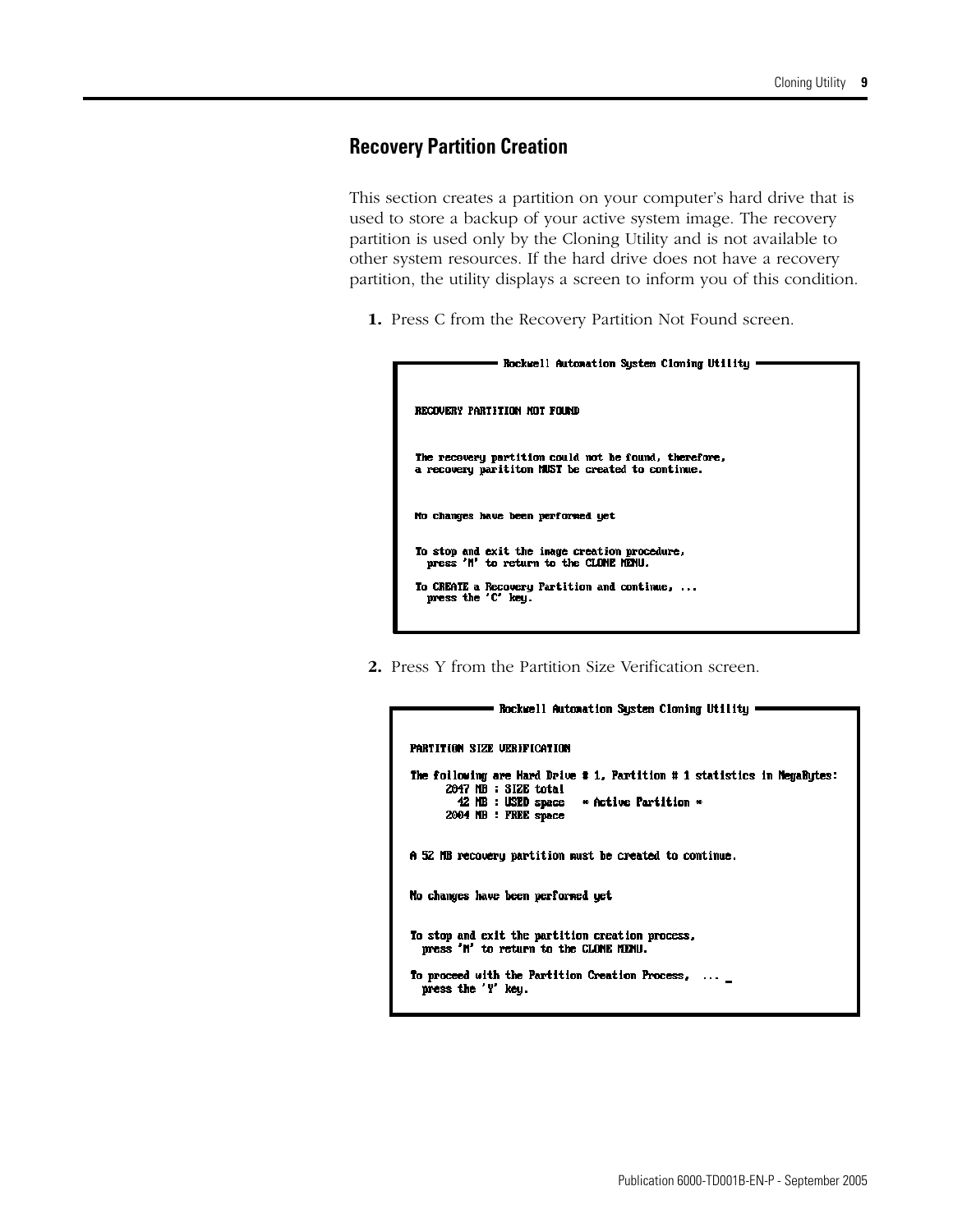The hard drive is partitioned to the values indicated on your actual Partition Size Verification Screen.

```
Script Command = SELECT PARTITION NEXT
Script Command = CREATE /FS=FAT32 /LABEL="RECOVERY"
  --- Create Confirmation --
  Partition will be created with the following parameters:
  Partition Type: FAT32<br>New Label: RECOVERY<br>Size: 2,102.3
  Position: Beginning of free space<br>Bad Sector Checking:OFF
       The operation completed successfully.
Script Command = HIDE
  --- Hide Partition ---
  Hiding partition: RECOVERY (FAT32)
```
The operation completed successfully.

Ending Script Execution == > Tue Dec 14  $14:05:03$  2004

**3.** Proceed to Backup Image Creation on page [12](#page-11-0).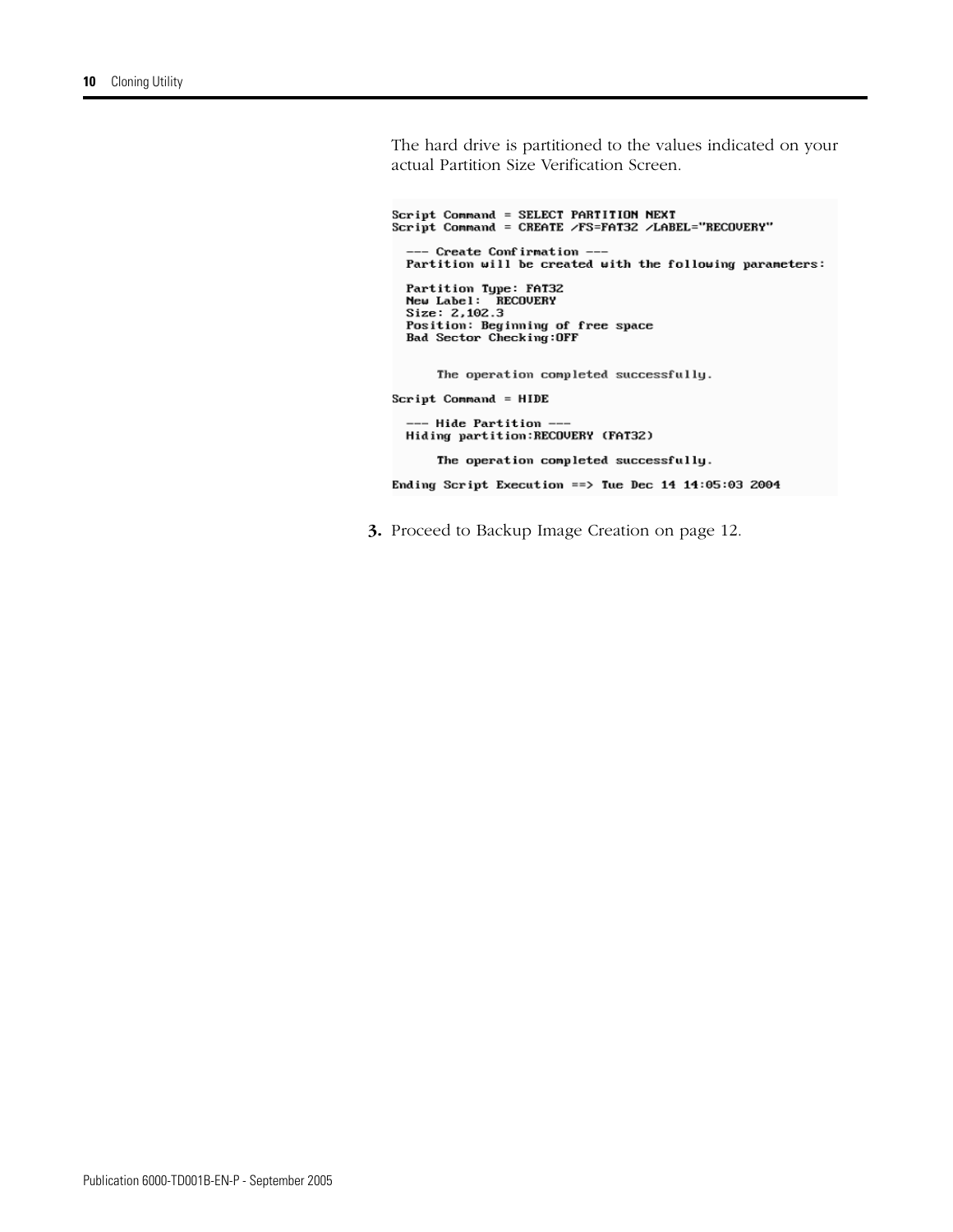## <span id="page-10-0"></span>**Recovery Partition Resizing**

This section shows how the recovery partition on your computer's hard drive is resized if it is too small to archive a system backup image. If this condition occurs, the Cloning Utility displays an information screen to alert you of the condition.

**1.** Press Y from the Partition Resizing Process screen.

```
- Rockwell Automation System Cloning Utility -
 The following are Hard Drive #1, Partition #1 statistics in MegaBytes:<br>1992 NB : SIZE total
           42 NB : USED space
                                       * Active Partition *
         1950 MB : FREE space
 The following are Hard Drive #1, Partition #2 statistics in MegaBytes:<br>
\theta MB : SIZE total<br>
2102 MB : USED space \rightarrow Recovery Partition \rightarrow25 NB : FREE space
Hard Drive #1, Partition #2 needs to be resized from 0 to 52 MB
 No changes have been performed yet
 To stop and exit the partition creation process,<br>press 'M' to return to the CLONE NENU.
 To proceed with the Partition Resizing Process, ...
    press the 'Y' key.
```
The hard drive system and recovery partitions are resized to the values indicated on your Partition Resizing Process screen.

```
--- Resize Partition ---
  Current partition size: 1,992.4 MB
  Free space after: 0.0 MB
  Valid range: 0.0 - 1,992.4 (MB)
  Current cluster size: 32 KBytes
  --- Resize Confirmation ---
  New size: 1,937.5 MB
  Free space after: 54.9 MB
  Cluster size: 32 K
  Resizing partition from 1,992.4 MB to 1,937.5 MB
Resizing partition
                               6%
                              97%
Checking current integrity
```
**2.** Proceed to Backup Image Creation on page [12](#page-11-0).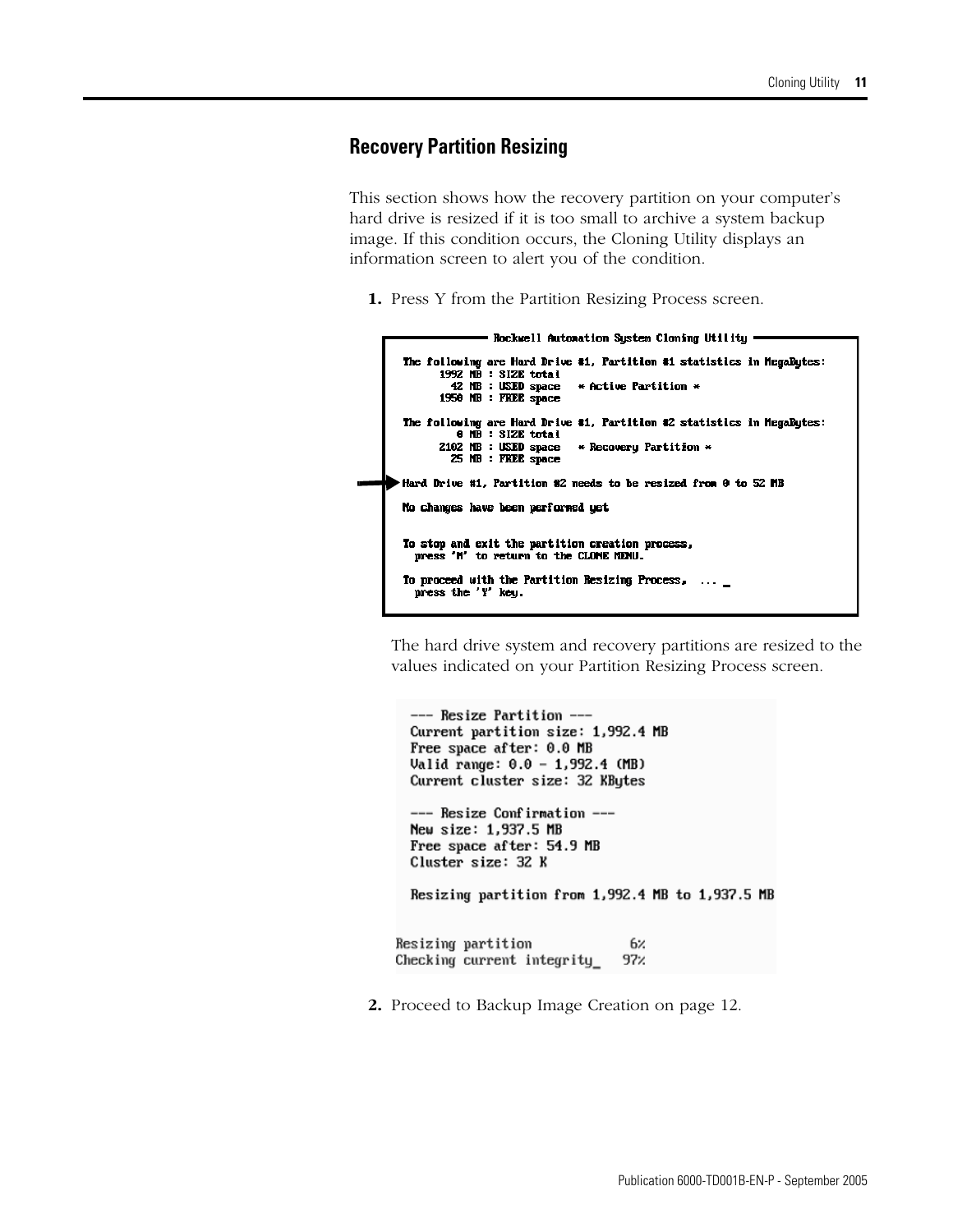## <span id="page-11-0"></span>**Backup Image Creation**

This section clones the active system image partition and stores it in an archive file on the recovery partition on your computer's hard drive. The GHOST cloning program launches automatically to perform the process.

|                         |                               | Symantec Ghost 8.0 Copyright (C) 1998-2003 Symantec Corp. All rights reserved. |     |      |
|-------------------------|-------------------------------|--------------------------------------------------------------------------------|-----|------|
| Progress Indicator      |                               |                                                                                |     |      |
|                         |                               |                                                                                |     |      |
| 0.7 <sub>o</sub>        | 25%                           | 50%                                                                            | 75% | 100% |
| Statistics              |                               |                                                                                |     |      |
| Percent complete        | 囮                             |                                                                                |     |      |
| Speed (MB/min)          | 60                            |                                                                                |     |      |
| MB copied               | п                             |                                                                                |     |      |
| MB remaining            | 16                            |                                                                                |     |      |
| Time elapsed            | 0:11                          |                                                                                |     |      |
| Time remaining          | 0:14                          |                                                                                |     |      |
| Details                 |                               |                                                                                |     |      |
| <b>Connection type</b>  | Local                         |                                                                                |     |      |
| <b>Source Partition</b> |                               | Type:6 [Fat16], 1937 MB, 42 MB used, DOS622M311                                |     |      |
|                         | from Local drive [1], 4095 MB |                                                                                |     |      |
| Destination file        | Local file 1:2\RECOVERY.GHO   |                                                                                |     |      |
| Current file            | \NINDOWS\WINFILE.EXE          |                                                                                |     |      |
|                         |                               |                                                                                |     |      |

When the GHOST cloning process is complete, the cloning program displays the Success Screen.

| Rockwell Automation System Cloning Utility                         |
|--------------------------------------------------------------------|
|                                                                    |
| <b>SUCCESS</b>                                                     |
|                                                                    |
|                                                                    |
| A backup image has successfully been made of the system partition. |
| The backup image creation process is now complete.                 |
|                                                                    |
|                                                                    |
|                                                                    |
| Please eject the Accessory $\angle$ Clone media, then              |
| REBOOT or TURN COMPUTER OFF                                        |
|                                                                    |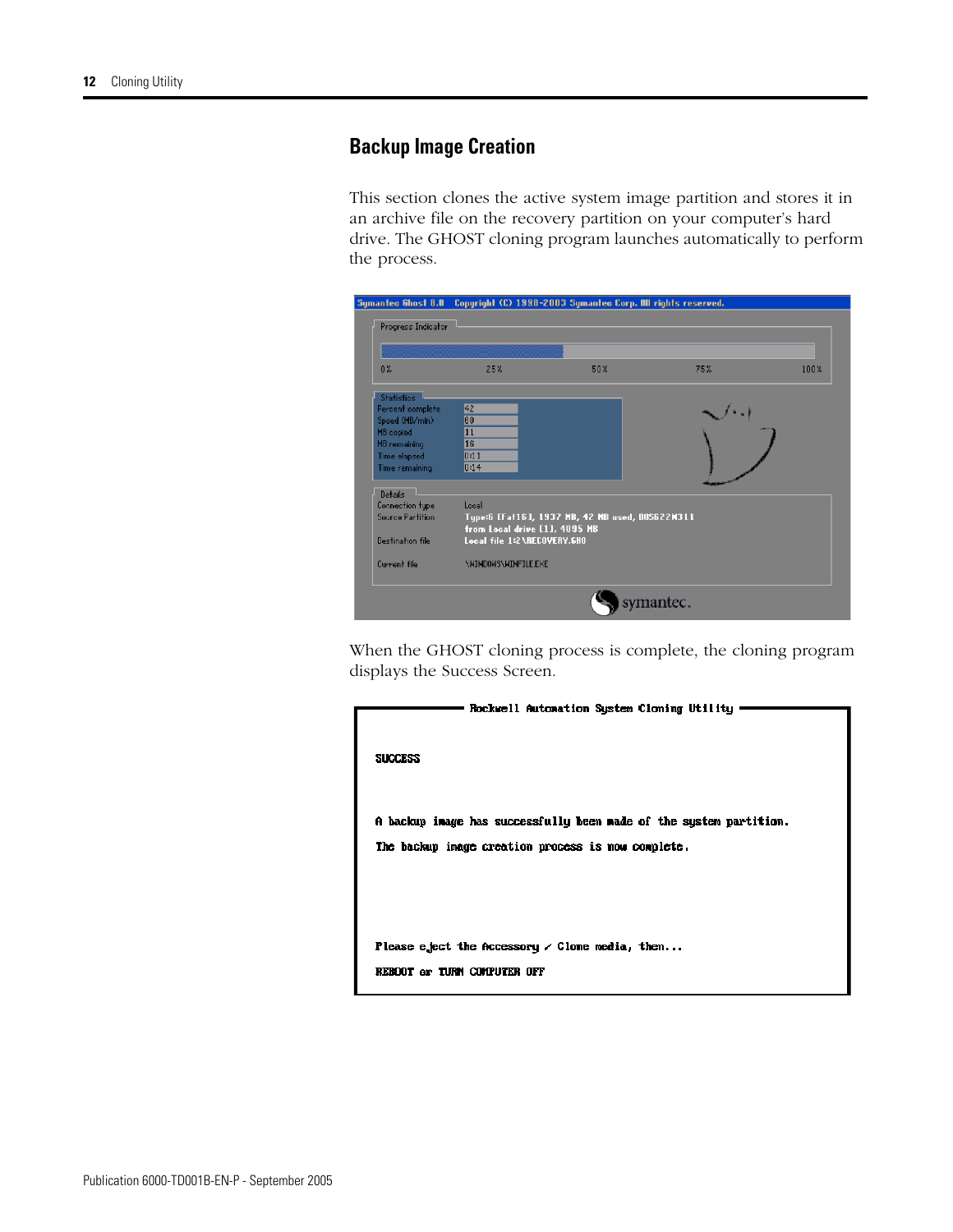<span id="page-12-0"></span>**Restore the Backup Image** This section shows how to restore a system image from the backup image located in the recovery partition of your computer's hard drive.

**1.** Press C from the Main Menu to enter the Clone Menu.

## - Rockwell Automation System Cloning Utility -**MAIN HENU** Please select from the following list of choices: C : CLOME the active system partition using a recovery partition via fully automated processes. D : DELETE the recovery partition. Then, if both resided on the same hard drive, resize the active system partition with the freed space. M : MANUALLY run the cloning utility. Includes advanced read & write usage for: internal and/or external ATAPI, USB, SATA and FIREMIRE CD/DUD/R/RM drives and other mass storage devices. To stop and exit. eject the Accessory  $\angle$  Cioning media and turn the computer off. To start the System Cloning Process, ... \_ press the 'C', 'D', or 'N' key.

**2.** Press R from the Clone Menu to restore the backup image.

## - Rockwell Automation System Cloning Utility -System Cloning Process - CLONE MENU This process allows you to Backup the system to a recovery partition or Restare the system from the recovery partition. MARNING. If you choose to Restore: ALL DATA ON SYSTEM PARTITION WILL BE OVERWRITTEN If you choose to Create : ANY BACKUP INAGE WILL BE OVERWRITTEN No changes have been performed yet To stop and exit the system cloning process,<br>press 'M' to return to MAIN MENU. To start the System Cloning Procedure, press 'C' to CREATE a backup image of the active system partition. press 'R' to RESTORE the active system partition from the backup image.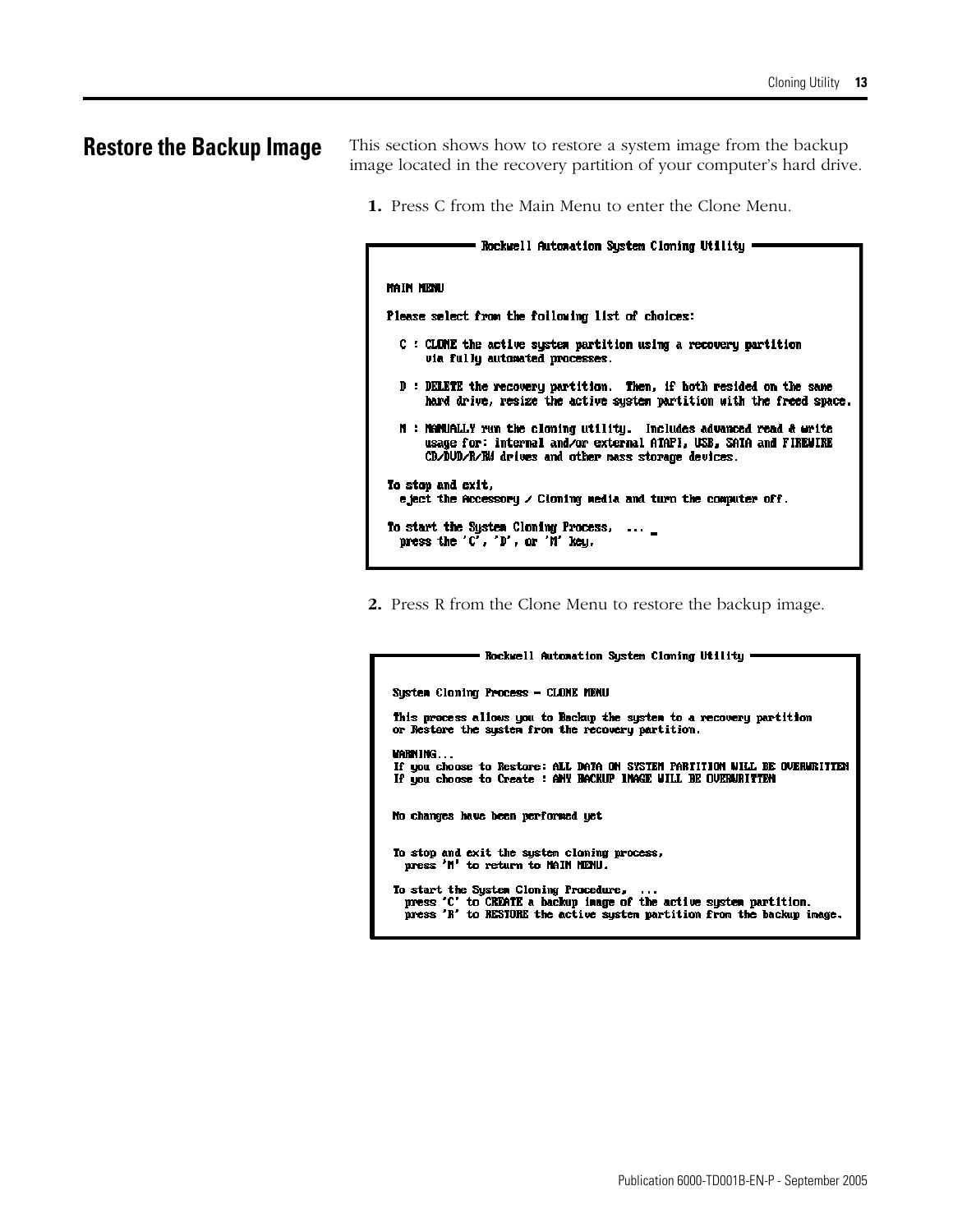- Rockwell Automation System Cloning Utility -Please wait, ... while the existence of the recovery parition is being verified. This process may take up to 30 seconds per harddisk to perform...

When the recovery partition is found, the following screen appears.

- Rockwell Automation System Cloning Utility • Please wait, ... while the existence of the recovery parition is being verified. Recovery volume found at drive # 1, partition # 2 Launching recovery program, please wait...

The Cloning Utility searches for the recovery partition.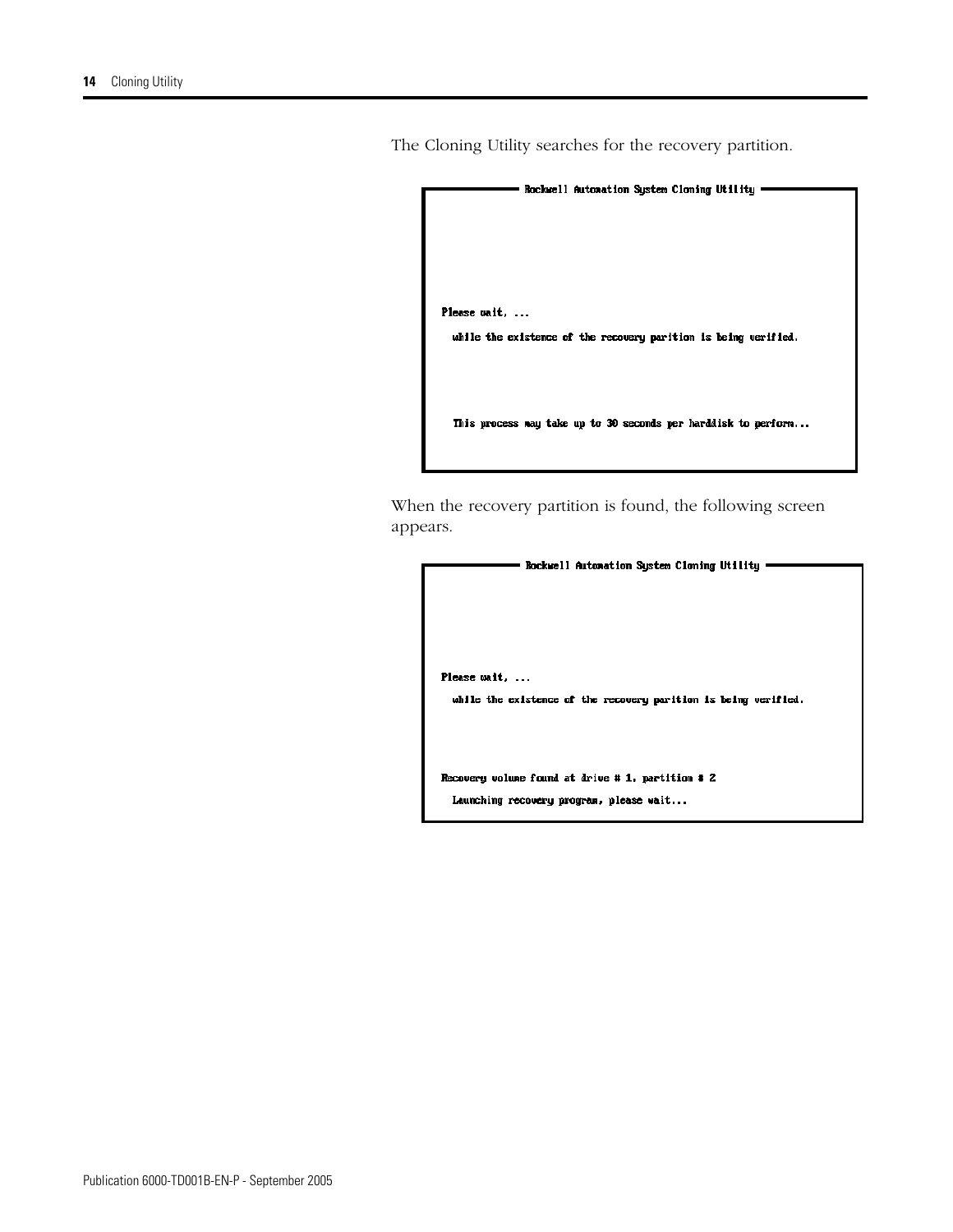Symantec Ghost 8.0 Copyright (C) 1998-2003 Symantec Corp. All rights reserved. Progress Indicator  $0\,\%$  $25\%$  $50\%$  $75%$  $100\%$ Statistics<br>Percent complete<br>Speed (MB/min)<br>MB copied<br>MB remaining<br>Time elapsed<br>Time remaining  $\frac{45}{144}$ ا - ا  $\frac{12}{15}$ <br> $\frac{15}{0.05}$ Details<br>Connection type<br>Source Partition Local<br>Type:6 [Fał16], 1937 MB, 27 MB used, DOS622M311<br>from Local fie 1:2\NECOVERY.6HO, 4095 MB<br>Type:6 [Fał16], 1937 MB<br>from Local drive [11, 4095 MB<br>\NINDOWS\NINSETUP.EXE Target Partition Current file symantec.

The Ghost cloning program launches and restores the contents of the active system partition from an archive file located in the recovery partition of the hard drive.

When the GHOST cloning process is complete, a Success screen appears.

| Rockwell Automation Sustem Cloning Utility                                                                              |
|-------------------------------------------------------------------------------------------------------------------------|
| <b>SUCCESS</b>                                                                                                          |
| The system partition has sucessfully been cloned from the backup image.<br>The sustem recovery process is now complete. |
| Please eject the Accessory $\angle$ Clone media, then<br>REBOOT or TURN COMPUTER OFF                                    |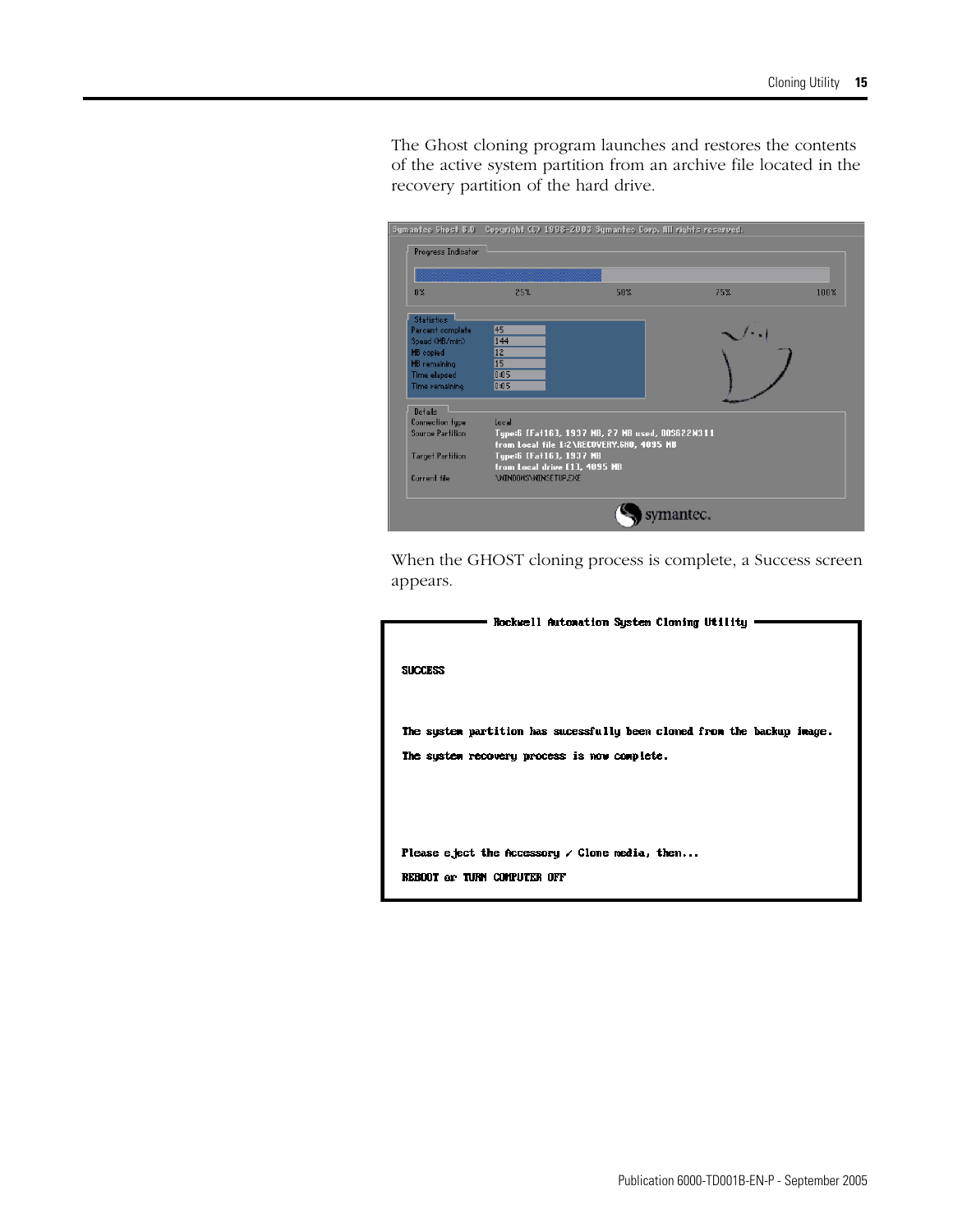# <span id="page-15-0"></span>**Delete the Recovery Partition**

This section shows how to delete a recovery partition from your computer's hard drive. The recovery partition is reserved by the Cloning Utility for system backups and is not available to other system resources.

**IMPORTANT** If you delete the recovery partition, you cannot create a backup of the system image using the Cloning Utility unless you recreate the partition at a later time.

**1.** Press D from the Main Menu to delete recovery partition.

|  | Rockwell Automation System Cloning Utility |  |  |
|--|--------------------------------------------|--|--|
|  |                                            |  |  |

#### **MAIN NEWU**

Please select from the following list of choices:

- C : CLOME the active system partition using a recovery partition uia fully automated processes.
- D : DELETE the recovery partition. Then, if both resided on the same hard drive, resize the active system partition with the freed space.
- N: MaNUALLY run the cloning utility. Includes advanced read & write usage for: internal and/or external ATAPI, USB, SATA and FIREMIRE CB/DUD/R/RM drives and other mass storage devices.

To stop and exit, eject the Accessory  $\angle$  Cioning media and turn the computer off.

To start the System Cloning Process, ... press the  $'C'$ ,  $'D'$ , or  $'R'$  key.

The cloning utility searches for the recovery partition.

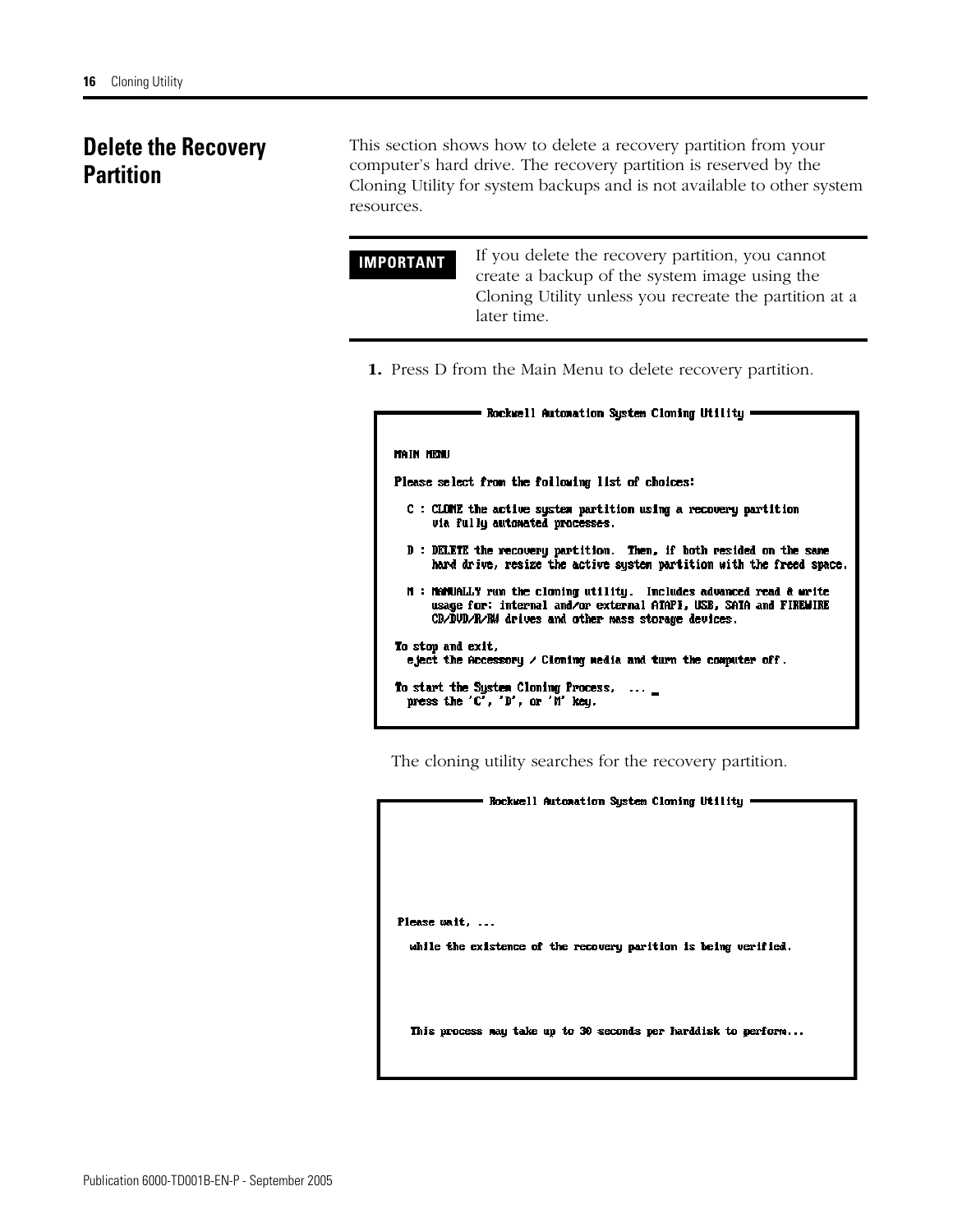**2.** Press Y from the Deletion Verification screen to delete the recovery partition.

| Rockwell Automation System Cloning Utility                                                                                                      |
|-------------------------------------------------------------------------------------------------------------------------------------------------|
|                                                                                                                                                 |
| Sustem Cloning Process - DELETION VERIFICATION                                                                                                  |
|                                                                                                                                                 |
| <b>MARNING</b>                                                                                                                                  |
| Deleting the recovery parititon will erase any recovery image and all<br>information on the recovery partition as well as the partition itself. |
| No changes have been performed yet                                                                                                              |
| To stop and exit the partition deletion procedure,<br>press 'M' to return to the MAIN NEWU.                                                     |
| To CONTINUE the Recovery Partition Deletion Procedure,<br>press 'Y' to confirm and commence.                                                    |
|                                                                                                                                                 |

The recovery partition is deleted and the active system partition is resized with the available space.

```
PowerQuest Disk Partitioning Tool
   Version 7.0.9999
   Powered by PartitionNagic Version 7.0 Technology
   Copyright (c) 1994-2002 PowerQuest Corporation.
Beginning Script Execution == > Tue Dec 14 15:10:54 2004
Script Connand = SELECT DRIVE 1
Script Command = SELECT PARTITION 2<br>Script Command = DELETE "RECOUERY"
  -- Delete Partition --
  Deleting partition with volume label: "RECOUERY"
Deleting partition
                                   3\!\timesUpdating system information 100x
\overline{\phantom{0}}
```
**3.** Press M to return to the Main Menu.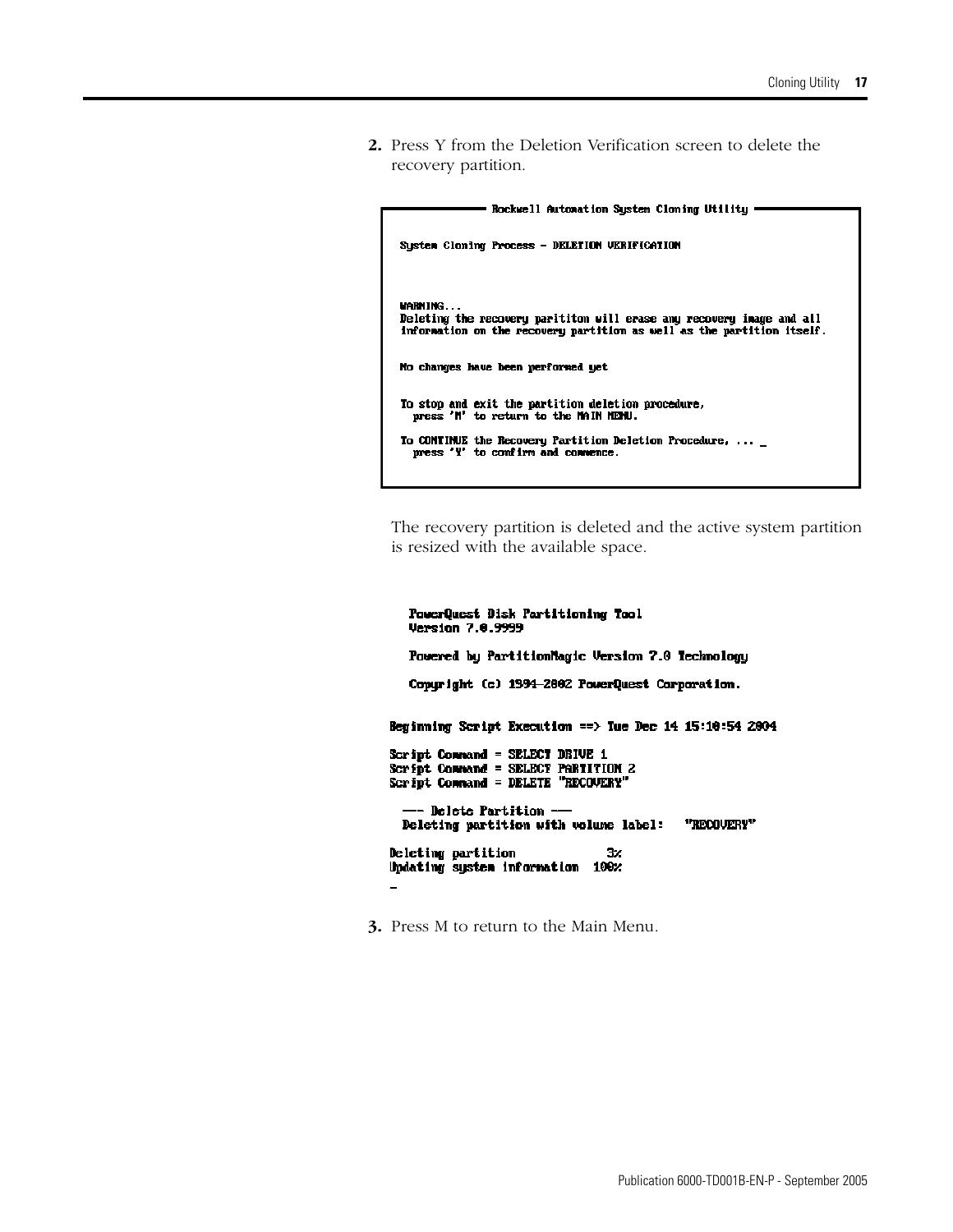When the recovery partition is removed and the active system partition expanded, the following screen appears.

| Rockwell Automation System Cloning Utility                                               |  |
|------------------------------------------------------------------------------------------|--|
| DONE                                                                                     |  |
| The recovery partition has been deleted.<br>The sustem partition has been expanded.      |  |
|                                                                                          |  |
| To stop and exit,<br>eject the Accessory $\angle$ Clone media and turn the computer off. |  |
| To return to the System Cloning Process - MAIN MENU,<br>press the 'M' key.               |  |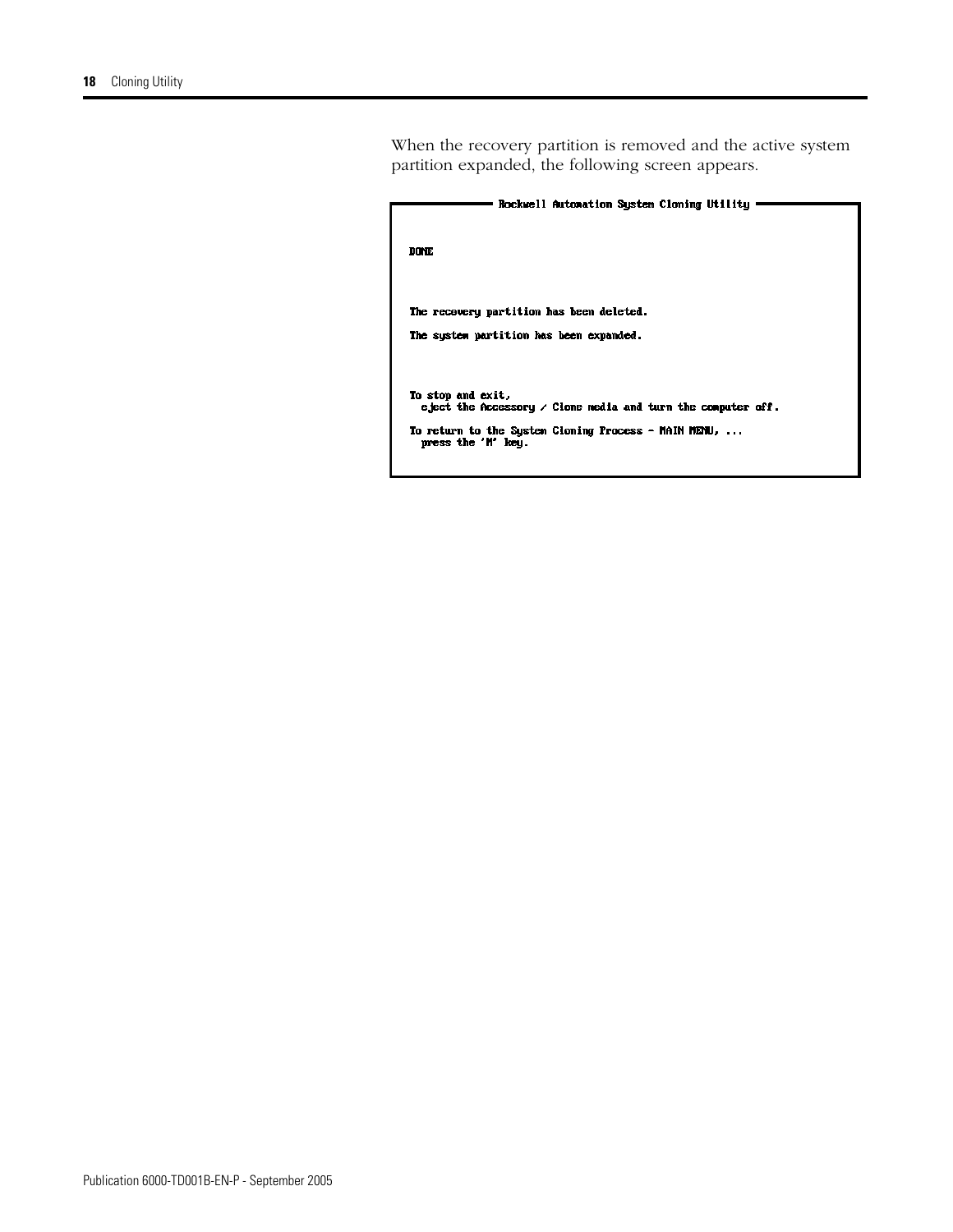# <span id="page-18-0"></span>**Launch the Ghost Cloning Utility Manually**

The Ghost Cloning Utility provides advanced read/rewrite operations for internal/external drives and other mass storage devices. Refer to the manual provided by Symantec™ for GHOST operating instructions and information. This pdf version of this manual is located on the Accessories CD. Browse to the following folder on a Windows 9x, NT, 2000 or XP system, to locate manual:

### \OTHER\UTILITY\GHOST

• Press M from Main Menu to manually launch the Ghost Cloning Utility.

| Rockwell Automation System Cloning Utility                                                                                                                                                      |
|-------------------------------------------------------------------------------------------------------------------------------------------------------------------------------------------------|
|                                                                                                                                                                                                 |
| <b>MAIN MENU</b>                                                                                                                                                                                |
| Please select from the following list of choices:                                                                                                                                               |
| C : CLONE the active sustem partition using a recovery partition<br>via fully automated processes.                                                                                              |
| D : DELETE the recovery partition. Then, if both resided on the same<br>hard drive, resize the active system partition with the freed space.                                                    |
| N : Manually run the cloning utility. Includes advanced read & write<br>usage for: internal and/or external ATAPI, USB, SATA and FIREWIRE<br>CD/DUD/R/RM drives and other mass storage devices. |
| To stop and exit,<br>eject the Accessory $\angle$ Cloming media and turn the computer off.                                                                                                      |
| To start the System Cloning Process, _<br>press the $'C'$ , $'D'$ , or $'H'$ key.                                                                                                               |

| <b>About Symantec Ghost</b> |                                                                                                                             |
|-----------------------------|-----------------------------------------------------------------------------------------------------------------------------|
| Product<br>Manufacturer     | Symantee Ghost 8.0 Corporate Edition<br>Symanteo Corporation<br>Copyright (C) 1998-2003 Symanted Corp. All rights reserved. |
| <b>Name</b><br>Company      | VersaViem<br>V.<br><b>Rockwell Rutomation</b><br>ŪΚ.                                                                        |
|                             |                                                                                                                             |

**TIP** Use a PS2 or USB mouse to operate pointer.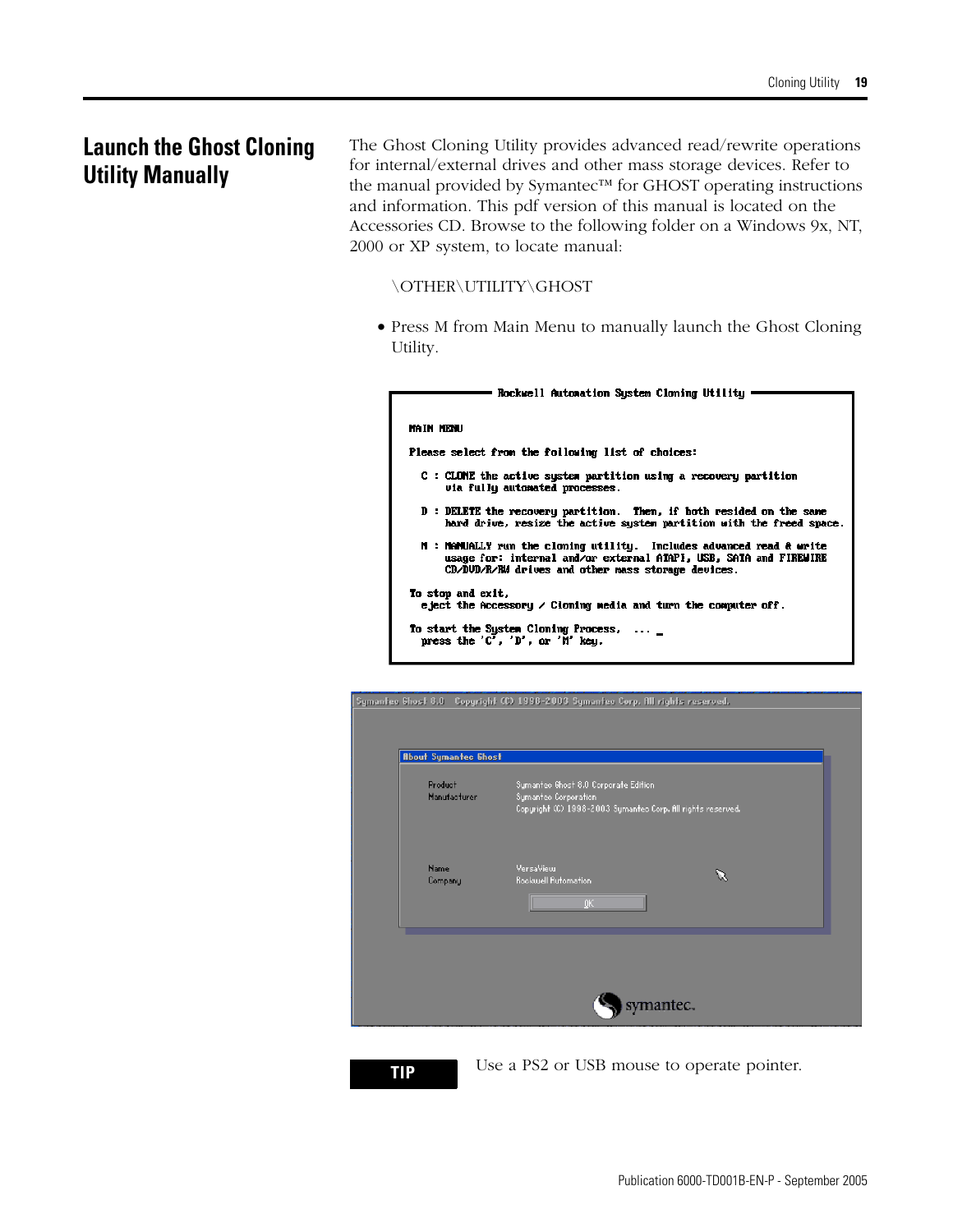# <span id="page-19-0"></span>**Create a Backup Image on a Bootable CD or DVD using the Ghost Cloning Utility**

This section shows how to clone the active system image to a bootable CD or DVD.

- **1.** Make menu selections as follows:
- From the Symantec menu, select Local.
- From the Action menu, select Partition.
- From the Partition menu, select To Image.

|          | <b>U.S teads extanged</b> |         |                    |           | Copyright (C) 1998-2003 Symantes Corp. Ill rights reserved. |
|----------|---------------------------|---------|--------------------|-----------|-------------------------------------------------------------|
|          |                           |         |                    |           |                                                             |
|          |                           |         |                    |           |                                                             |
|          |                           |         |                    |           |                                                             |
|          |                           |         |                    |           |                                                             |
|          |                           |         |                    |           |                                                             |
|          |                           |         |                    |           |                                                             |
|          |                           |         |                    |           | ℅                                                           |
|          | <b>Symantec Menu</b>      |         | <b>Action Menu</b> |           |                                                             |
|          |                           |         |                    |           |                                                             |
|          | Local                     |         | Disk               | e.        | <b>Partition Menu</b>                                       |
|          | Peer to peer              |         | Partition          |           | To Partition                                                |
|          | GhostCast                 | Action, | Check              |           | To Image                                                    |
|          |                           |         |                    | Partition |                                                             |
|          | Options                   |         |                    |           | From Image                                                  |
| Symantec | Help                      |         |                    |           |                                                             |
|          | Quit                      |         |                    |           |                                                             |
|          |                           |         |                    |           |                                                             |
|          |                           |         |                    |           | symantec.                                                   |
|          |                           |         |                    |           |                                                             |

**2.** Select the local hard drive on your computer; then select OK.

| Select local source drive by clicking on the drive number |          |              |           |        |         |
|-----------------------------------------------------------|----------|--------------|-----------|--------|---------|
| Drive                                                     | Size(MB) | Type         | Culinders | Heads  | Sectors |
|                                                           | 4095     | <b>Basic</b> | 522       | 255    | 63      |
|                                                           |          |              |           |        |         |
|                                                           | 0K       |              |           | Cancel |         |

**3.** Select the active system partition on the hard drive and then select OK.

| Select source partition(s) from Basic drive: 1 |         |                 |             |                         |               |                    |  |
|------------------------------------------------|---------|-----------------|-------------|-------------------------|---------------|--------------------|--|
|                                                |         |                 |             |                         |               |                    |  |
| Part                                           | Type    | ID              | Description | Volume<br>Label         | Size<br>in MB | Data Size<br>in MB |  |
|                                                | Primary | $\overline{07}$ | <b>NTFS</b> |                         | 56596         | 19347              |  |
| $\mathbf{2}$                                   | Primary | 1 <sub>c</sub>  | Fat32 (H)   | <b>RECOVERY</b><br>Free | 2047<br>0     | 1597               |  |
|                                                |         |                 |             | Total                   | 58644         | 20945              |  |
|                                                |         |                 |             |                         |               |                    |  |
|                                                |         | ŪΚ              |             | Cancel                  |               |                    |  |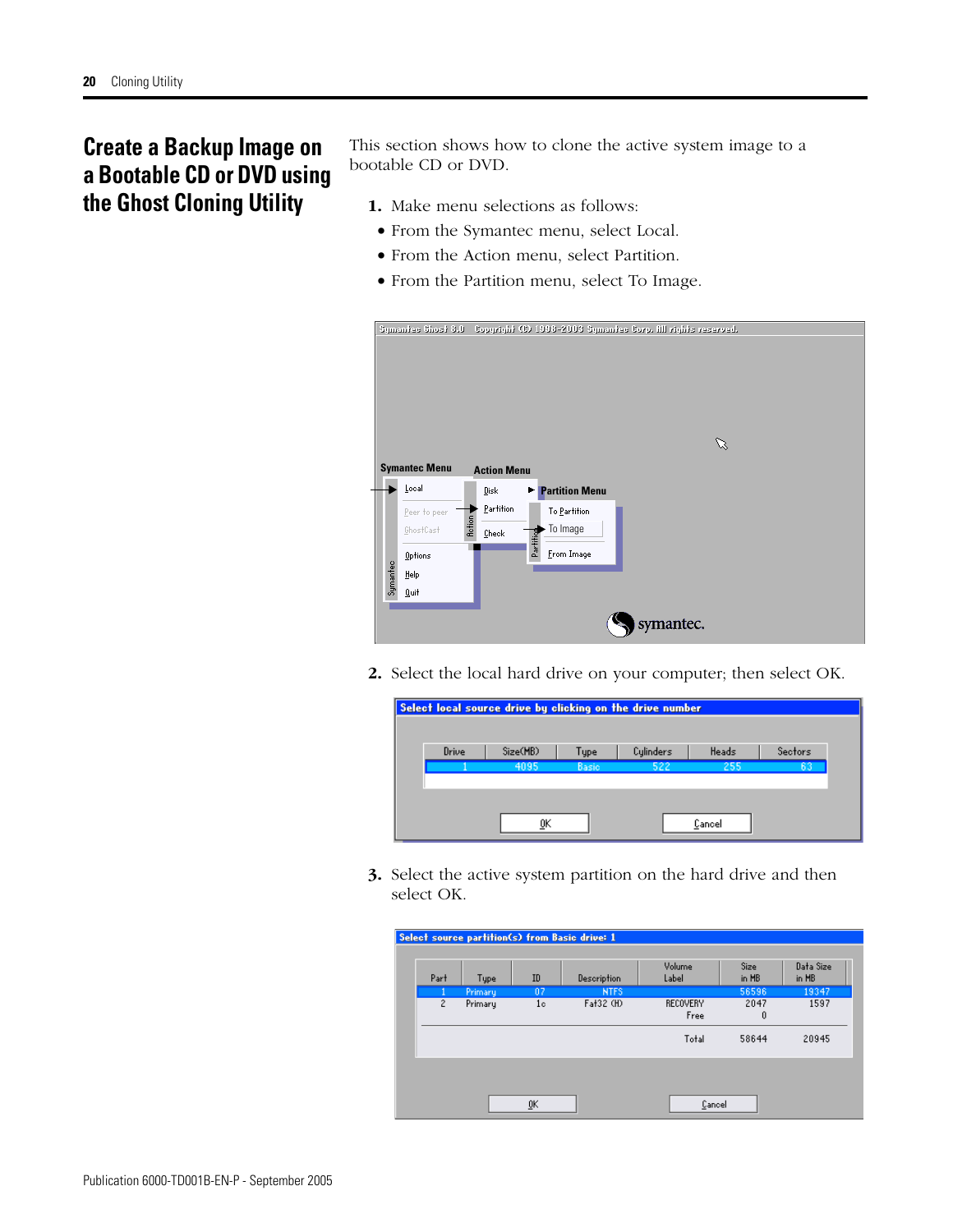**4.** In the dialog that opens, select the target device (from the Look-in list) to save the active system image.



After selecting the CDRW/DVD drive, the file name CDR00001.GHO and file type \*.GHO are automatically entered.

Select Save to continue.

**5.** Select High from the Compress Image dialog.

| Compress Image (1916) |      |  |
|-----------------------|------|--|
|                       | Fast |  |

**6.** Select Yes to make the CD/DVD disk bootable.

| Make the CD/DVD disk bootable? (51900) |  |
|----------------------------------------|--|
| Yes                                    |  |

**7.** Select Yes to copy a bootable floppy to the CD/DVD.

You are not required to physically insert a floppy disk. Selecting Yes automates the process.

| Make the CD/DVD disk bootable? (51900)     |  |
|--------------------------------------------|--|
| Copy a bootable floppy to the CD/DVD disk? |  |
| Yes                                        |  |

**8.** Select Yes to indicate that the floppy disk is ready in the drive.

| Question: (1817)                                              |
|---------------------------------------------------------------|
| Is the floppy disk ready in drive a:?                         |
| If you are using Boot diskettes created by Ghost Boot Wizard, |
| insert Disk 1                                                 |
| ΈS.                                                           |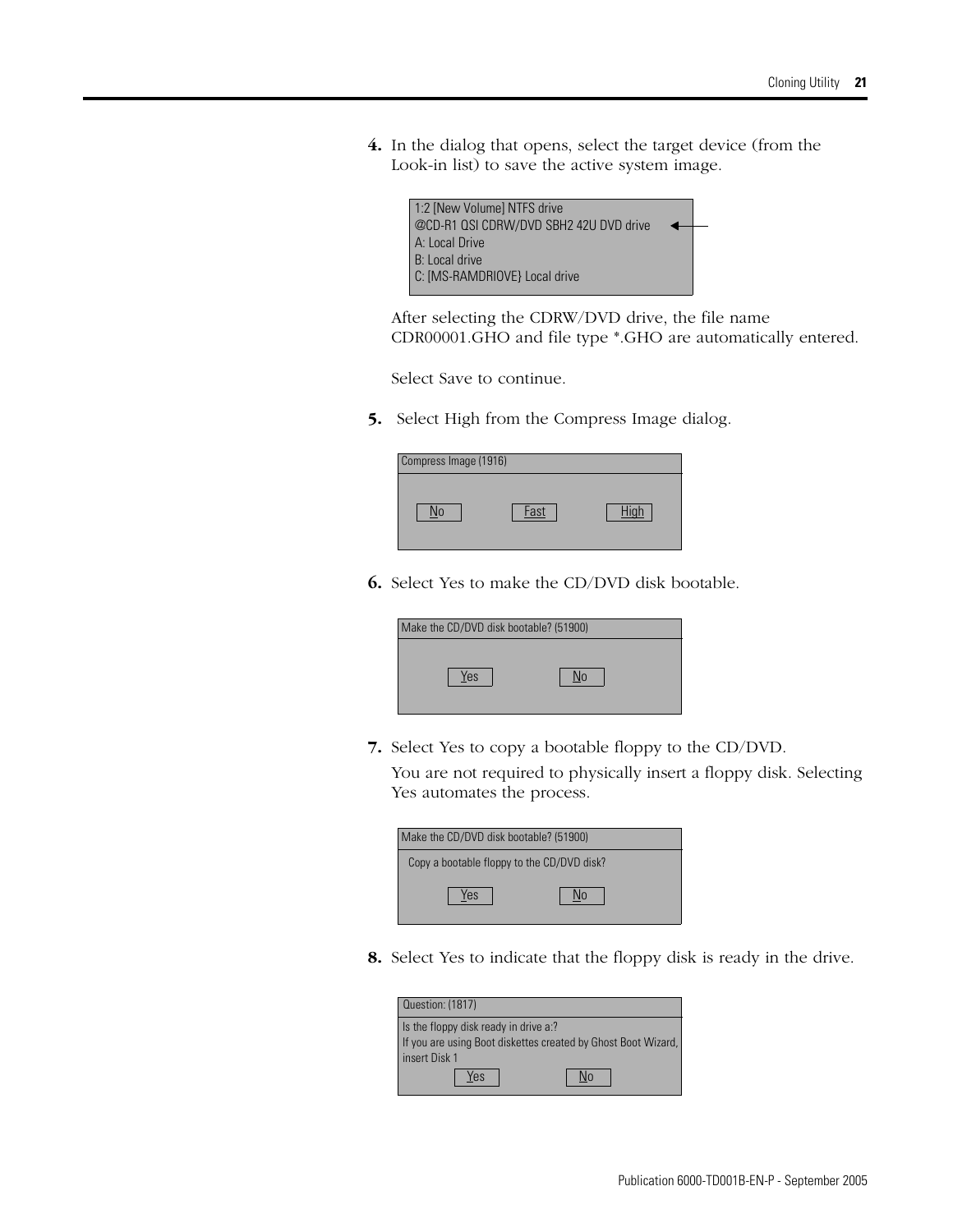**9.** Select Yes to copy the Symantec Ghost utility to the CD/DVD.

| Question: (1862).              |
|--------------------------------|
| Copy Symantec Ghost to CD/DVD? |
| Yes                            |

**10.** Select Yes to proceed with the partition backup to the CD/DVD drive. The active system image of your hard drive will be archived to CD/DVD.

| Question: (2200)                                                                 |  |
|----------------------------------------------------------------------------------|--|
| Proceed with Partition Backup to CD/DVD?<br>About 8 CDs or 2 DVDs will be needed |  |
| Yes                                                                              |  |

**11.** Select Yes after reading the following warning message.

| Question: (1845)                                                                                                                 |  |
|----------------------------------------------------------------------------------------------------------------------------------|--|
| WARNING: - Spanned NTFS images on removable media may result<br>in excessive media swaps if used with Ghost Explorer - continue? |  |
| Yes                                                                                                                              |  |

When the process is complete, you will have a bootable CD or DVD with the newly archived system image. You can use this CD or DVD if necessary to restore the archived system image to the active system partition on your hard drive.